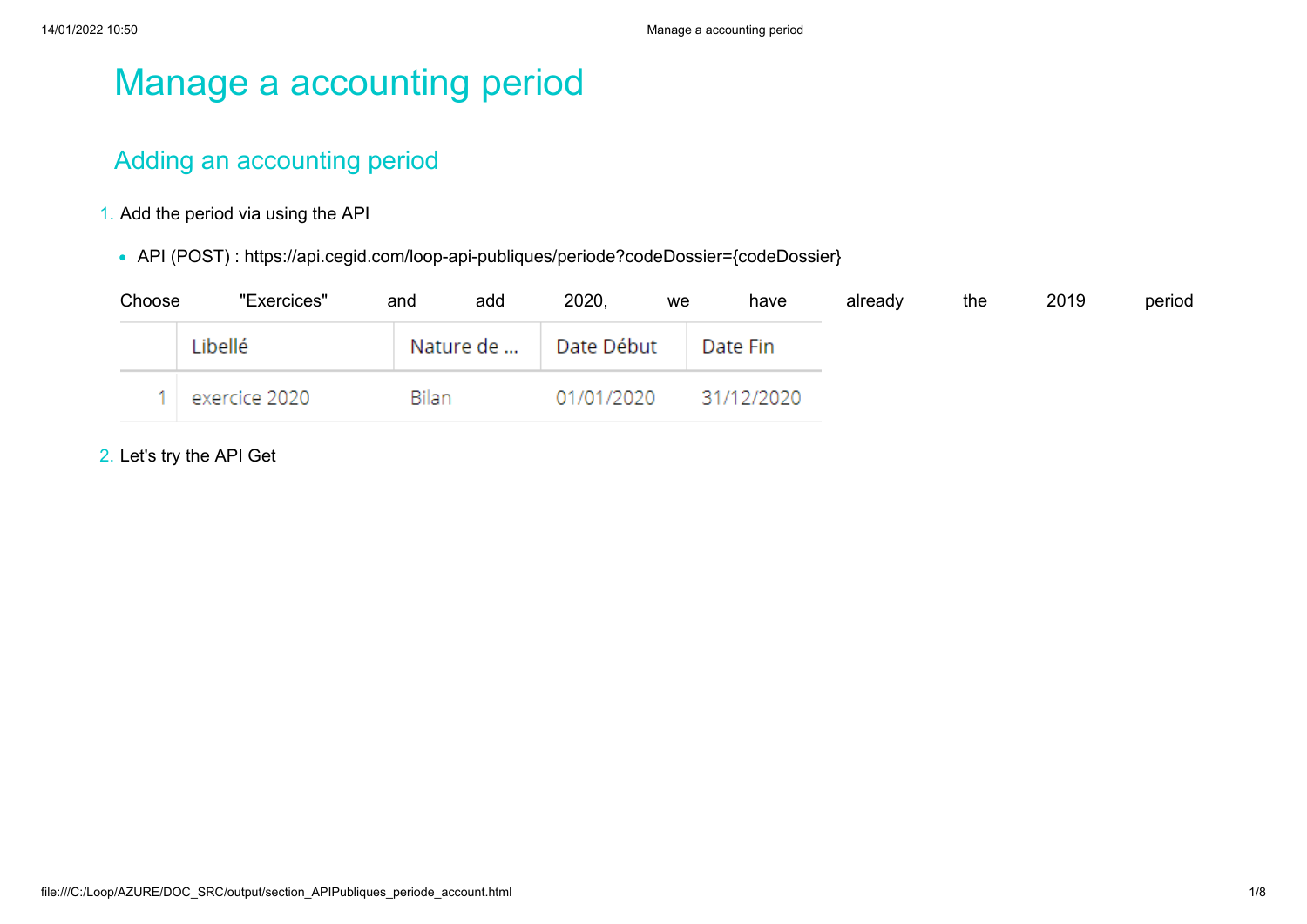# Retourne une liste de periode

#### Retourne une liste de periode

Paramètres comptables période

### Request

GET https://api.cegid.com/loop-api-publiques/periode?codeDossier={codeDossier}[&filter][&sort][&skip][&take]

#### Request parameters

| <b>Name</b> | In       | <b>Required</b> | <b>Type</b> | <b>Description</b>             |
|-------------|----------|-----------------|-------------|--------------------------------|
| codeDossier | template | true            | string      | Code Dossier                   |
| filter      | query    | false           | string      | Permet de filtrer le résultat  |
| sort        | query    | false           | string      | Permet de trier le résultat    |
| skip        | query    | false           | string      | Permet de passer X éléments    |
| take        | query    | false           | string      | Permet de récupérer X éléments |

Response: 200 OK

3. Fill in the following information : subscription Key, folder code, x-apikey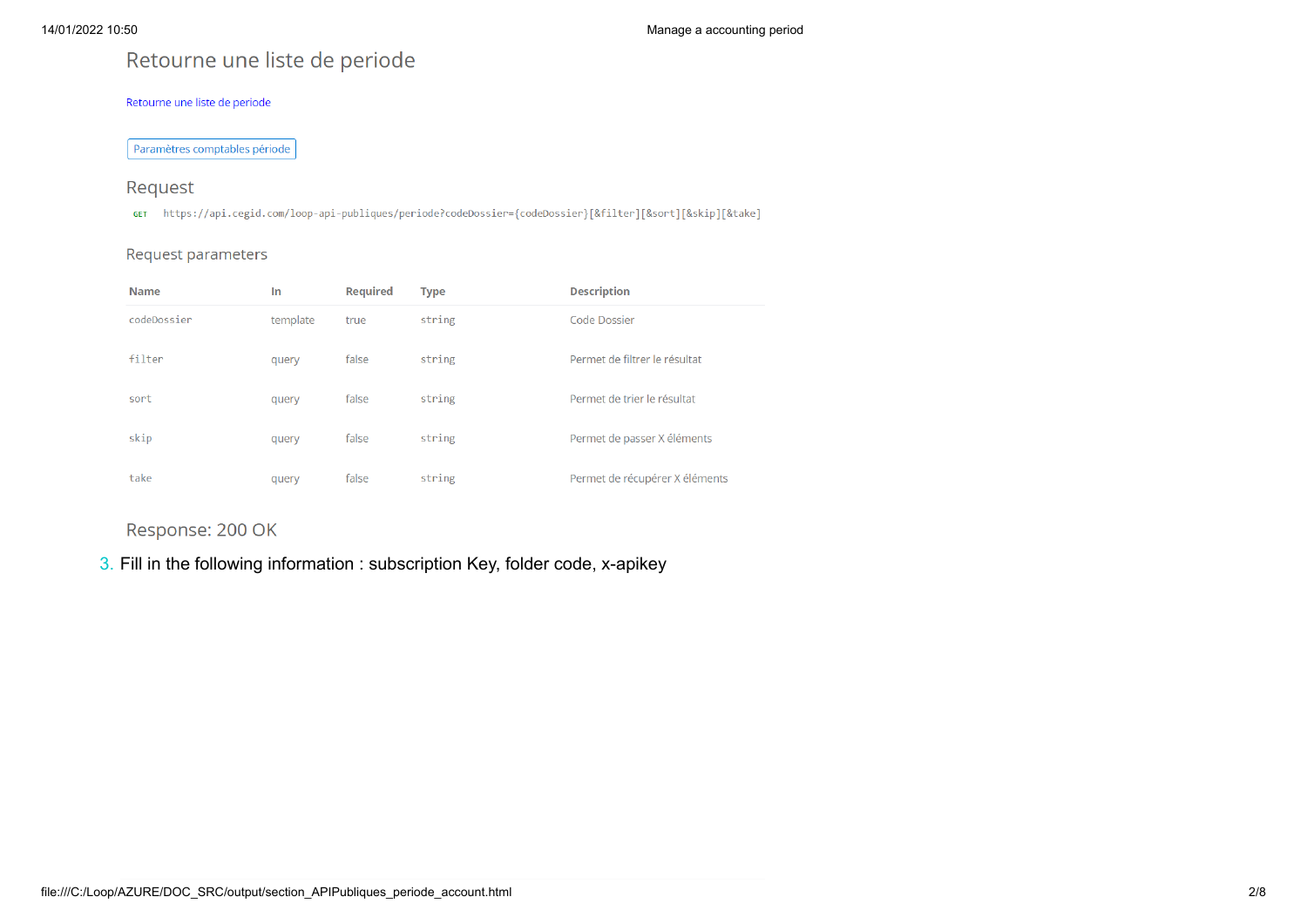| Authorization     |                            |        |
|-------------------|----------------------------|--------|
| Subscription key  | 411e1e54459f4d9a99c1d9b814 |        |
|                   |                            |        |
| Parameters        |                            |        |
| codeDossier       | CEGID003                   |        |
| filter            | value                      | Remove |
| sort              | value                      | Remove |
| skip              | value                      | Remove |
| take              | value                      | Remove |
| $+$ Add parameter |                            |        |
| <b>Headers</b>    |                            |        |
| x-apikey          | 20Q8A0BLHE3PV6SIIOH6CD4MR: | Remove |

4. Click on try, attempt is successful if it displays 200 OK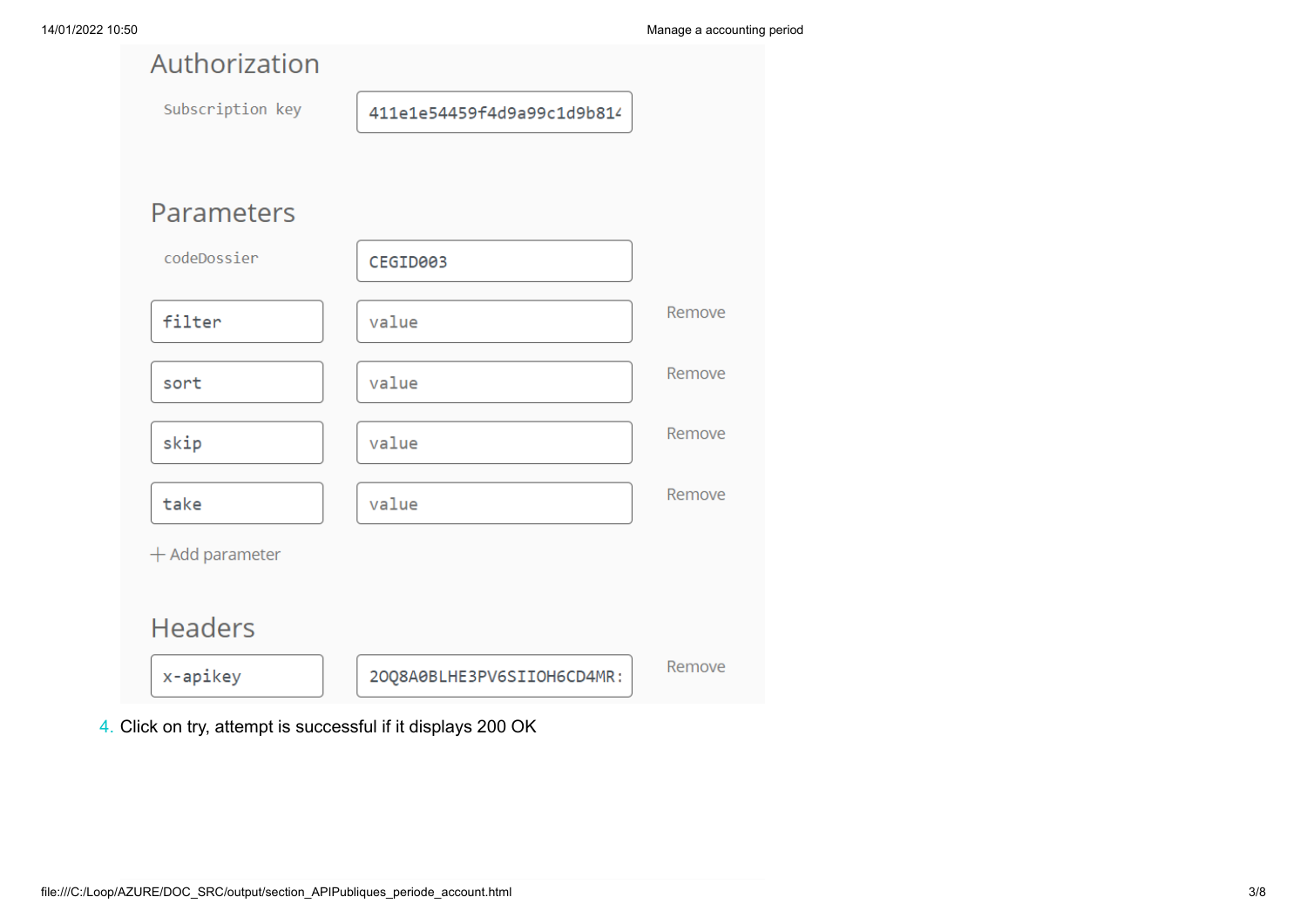# **HTTP** response

```
HTTP/1.1 200 OK
```

```
content-type: application/json
date: Tue, 04 Jan 2022 13:34:25 GMT
requestid: e9a9db38-6177-402e-a127-5b90d42f767f
server-timing: dtSInfo;desc="1",dtTao;desc="1"
strict-transport-security: max-age=15724800; includeSubDomain
\overline{\mathbf{s}}timing-allow-origin: *
x-request-id: a55ae16edaba0e2d2c3b1d89e0c070c9
\lceil \cdot \rceil
```
### "objectId": "50d53703-9e14-4c12-ab39-8172443c1d6e", "revisionId": "0x0000000000004653", "description": "exercice 2019", "type":  $2$ , "dateDebut": "2019-01-01T00:00:00Z", "dateFin": "2019-12-31T00:00:00Z", "codeMission": 1, " $etat$ ": 2, "referenceDate": null  $\}$ ]

### 5. Let's try the API POST (Ajout d'une période)

Fill in the following information : subscription Key, folder code, x-apikey

For example :

[{ "description": "exercice 2020", "type": 2, "dateDebut": "2020-01-01T00:00:00Z", "dateFin": "2020-12-31T00:00:00Z", "codeMission": 1, "etat": 2, "referenceDate": "2020-12-31T00:00:00Z" }]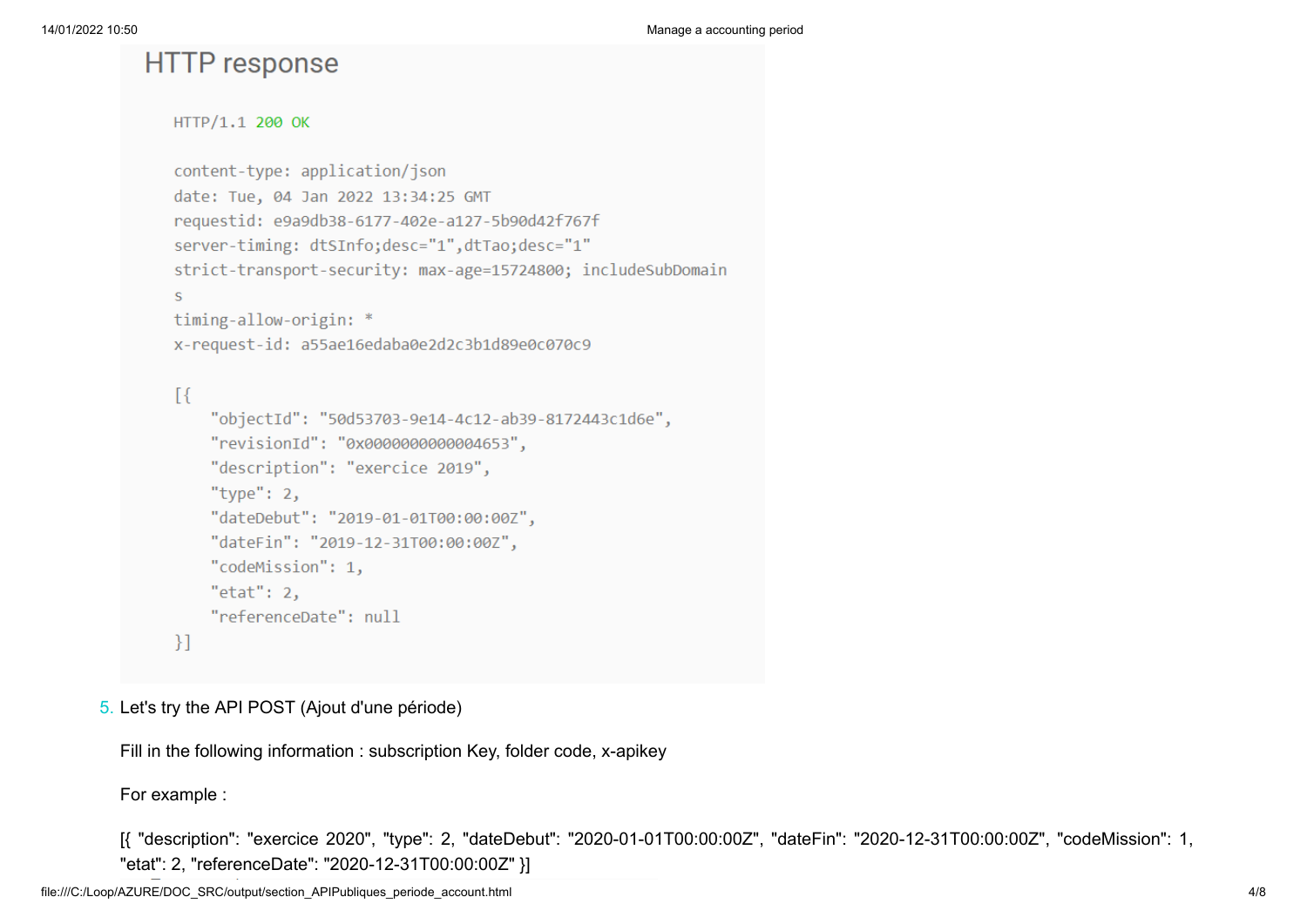|  | Parameters |  |
|--|------------|--|
|  |            |  |

| codeDossier                                                      | CEGID003                                                                   |                   |
|------------------------------------------------------------------|----------------------------------------------------------------------------|-------------------|
| $+$ Add parameter                                                |                                                                            |                   |
|                                                                  |                                                                            |                   |
| <b>Headers</b>                                                   |                                                                            |                   |
| Content-Type                                                     | application/json                                                           | Remove            |
| Cache-Control                                                    | no-cache                                                                   | Remove            |
| x-apikey                                                         | 20Q8A0BLHE3PV6SIIOH6CD4MR:                                                 | Remove            |
| Ocp-Apim-Subscr                                                  | 411e1e54459f4d9a99c1d9b814                                                 | Remove            |
| $+$ Add header                                                   |                                                                            |                   |
| Body                                                             |                                                                            |                   |
|                                                                  | $\bullet$ Raw                                                              | $\bigcirc$ Binary |
| $\mathbb{R}$<br>"description": "exercice 2020",<br>"type": $2$ , |                                                                            |                   |
|                                                                  | "dateDebut": "2020-01-01T00:00:00Z",<br>"dateFin": "2020-12-31T00:00:00Z", |                   |

6. Fill in general information such as the **[description]**, **[type], dateDebut, DateFin**, etc.

7. Click on try, attempt is successful if it displays 200 OK

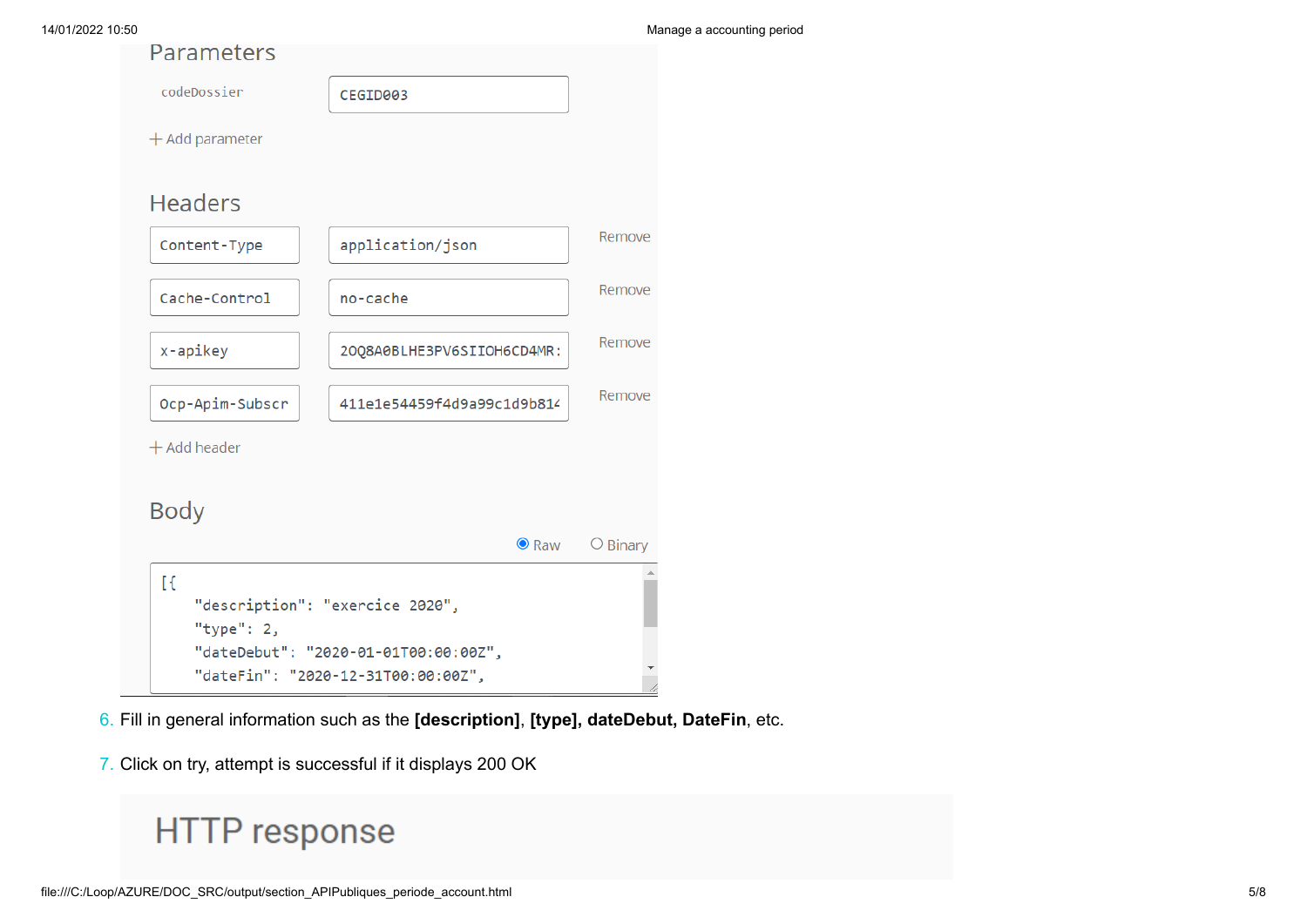### HTTP/1.1 200 OK

```
content-type: application/json
date: Tue, 04 Jan 2022 13:47:38 GMT
requestid: 881b78d2-af4c-4e3f-ba0a-2a79ffa076ba
server-timing: dtSInfo;desc="1",dtTao;desc="1"
strict-transport-security: max-age=15724800; includeSubDomain
s
timing-allow-origin: *
```

```
x-request-id: 6cbb0eed56094e743ff0e2ad6880bc82
```
### $\lceil \cdot \rceil$

```
"revisionId": "0x00000000000101DB",
    "objectId": "882ea1d9-b4f5-4bff-9cec-25e36107a170",
    "description": "exercice 2020",
    "type": 2,
    "dateDebut": "2020-01-01T00:00:00Z",
    "dateFin": "2020-12-31T00:00:00Z",
    "codeMission": 1,
    "etat": 2.
    "referenceDate": "2020-12-31T00:00:00Z",
    "created": "2022-01-04T13:47:38Z",
    "updated": "2022-01-04T13:47:38Z"
-}1
```

```
8. Notes :
```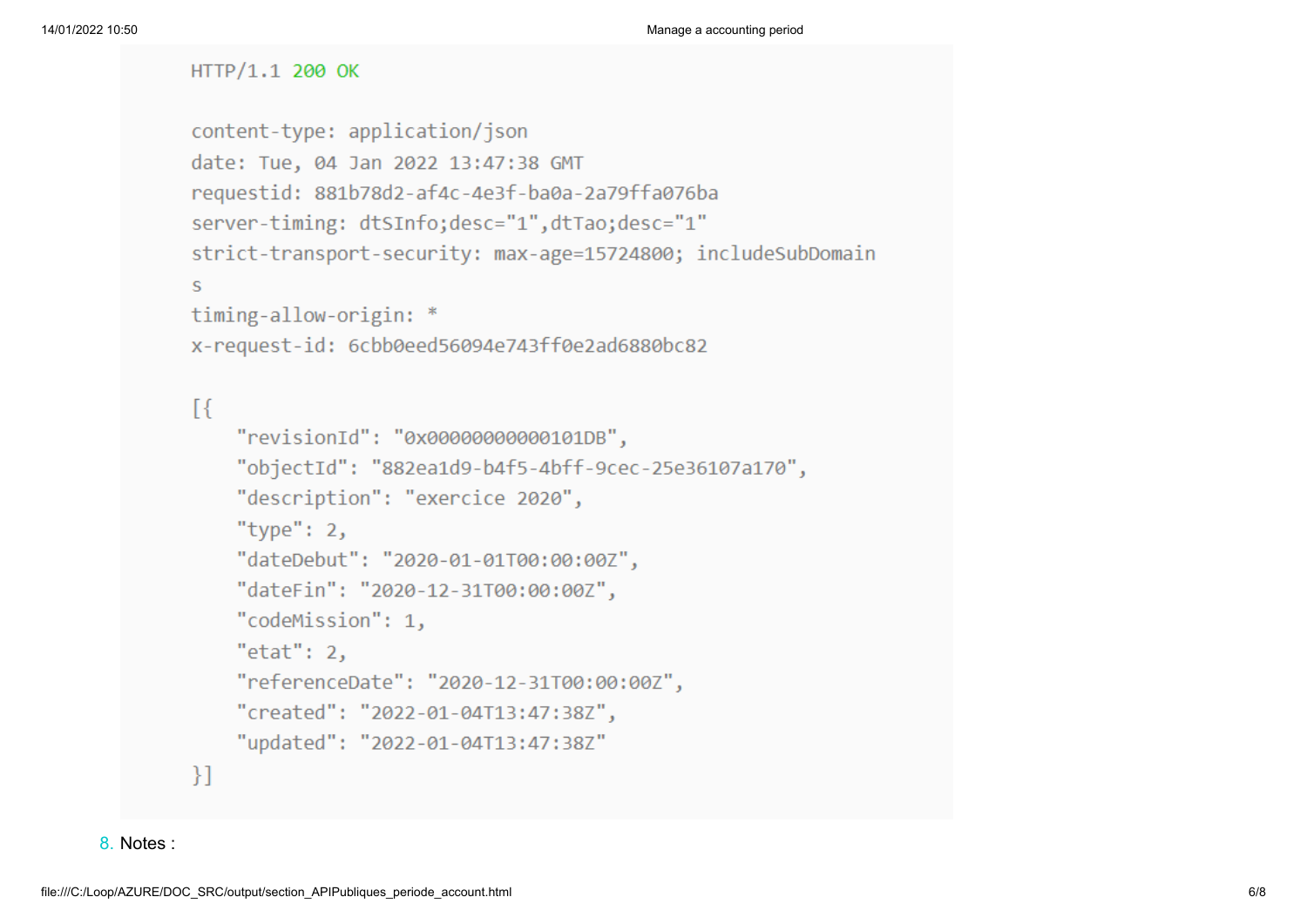

# Modification of period

- 1. Let's try the API PUT (Modification d'une periode), click Try on the API desired among :
	- https://api.cegid.com/loop-api-publiques/periode?codeDossier={codeDossier}

You will need to do the reading period by API (Get) before modification period

We will modify the period that we inserted before : 2020

| $\boxed{q}$ Dossier > Exercices > Outils > Réinitialisation période |               |           |            |            |  |
|---------------------------------------------------------------------|---------------|-----------|------------|------------|--|
|                                                                     | Réinitialiser |           |            |            |  |
|                                                                     | Libellé       | Nature de | Date Début | Date Fin   |  |
|                                                                     | exercice 2019 | Bilan.    | 01/01/2019 | 31/12/2019 |  |
| D.                                                                  | exercice 2020 | Bilan.    | 01/01/2020 | 31/12/2020 |  |

- 2. Then select the Period to edit. We want to change the Description "Exercice 2020" by "Exercice 01/01/2020 to 31/12/2020".
	- We need "objectId": "882ea1d9-b4f5-4bff-9cec-25e36107a170", "revisionId": "0x00000000000101DB", it's obtained by GET
	- On the body, we change description

[{ "objectId": "882ea1d9-b4f5-4bff-9cec-25e36107a170", "revisionId": "0x00000000000101DB", "description": "Exercice 01/01/2020 to 31/12/2020", "type": 2, "dateDebut": "2020-01-01T00:00:00Z", "dateFin": "2020-12-31T00:00:00Z", "codeMission": 1, "etat": 2, "referenceDate": "2020-12-31T00:00:00Z" }]

| Libellé                               | Nature de    | Date Début | Date Fin   |
|---------------------------------------|--------------|------------|------------|
| Exercice 01/01/2020 to 31/12/20 Bilan |              | 01/01/2020 | 31/12/2020 |
| exercice 2019                         | <b>Bilan</b> | 01/01/2019 | 31/12/2019 |